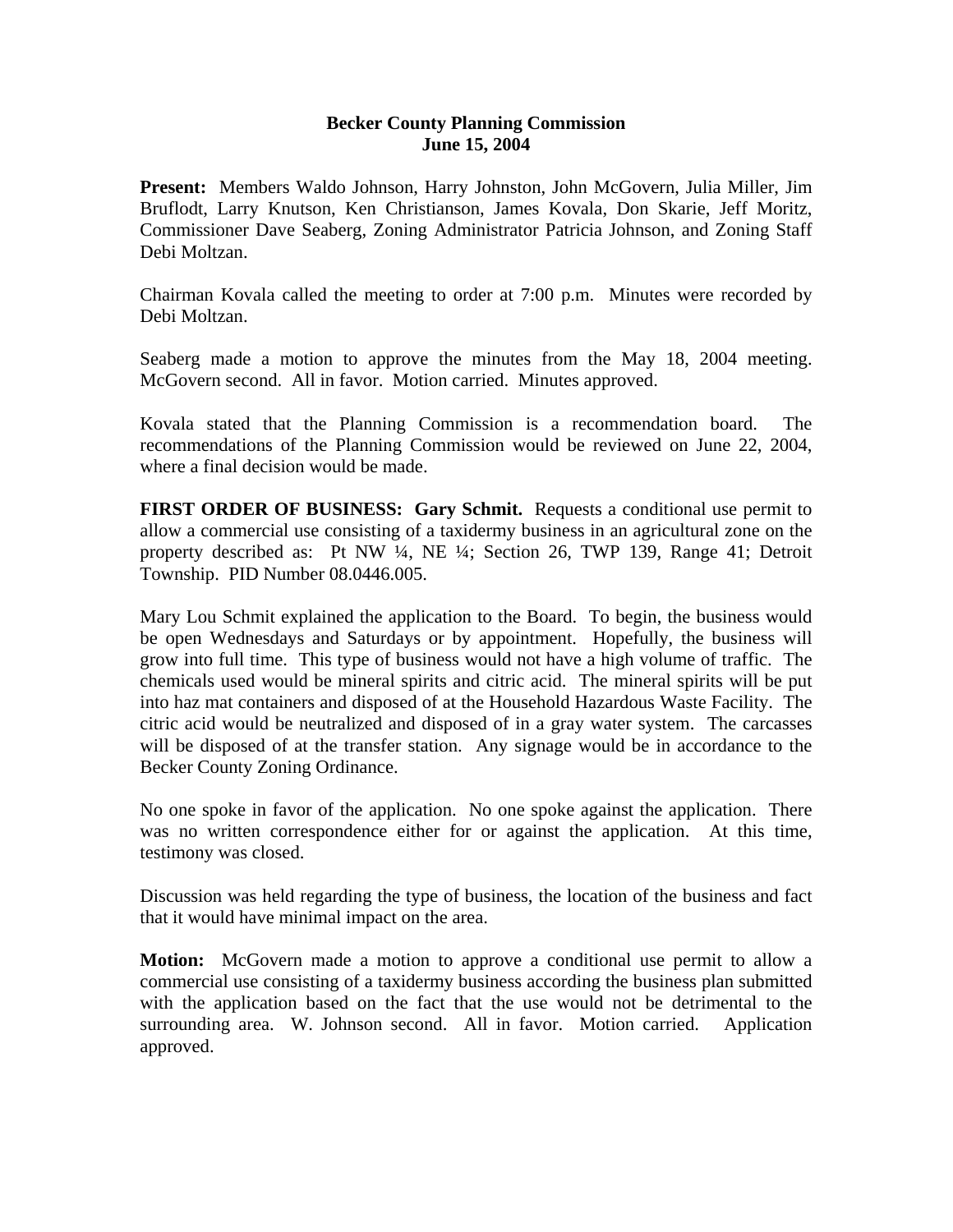**SECOND ORDER OF BUSINESS: Ronald Beaton.** Requests a conditional use permit to exceed height restrictions by six (6) inches on a storage shed for a total of nineteen (19) feet in height for the property described as: A strip 167 feet wide lying North of Lots 5 through 12 and Lot 4 Maughan Beach; Section 35, TWP 140, Range 40; Holmesville Township. PID Number 16.0261.000.

Beaton explained the application to the Board. The storage shed will be 30 ft by 60 feet. The structure will be used for storing of their motor home. The height of the vehicle is 12 ft 3 inches, which requires a 13 ft high door. With a 4/12-pitch roof, the total height of the structure would be 19 feet. The structure would be located on a back lot, across the road from the lake and is shielded by woods.

Johnston questioned if the height of the structure would be reduced if the structure was only 26 or 28 ft wide. Beaton explained that if would not be reduced enough and entrance would be too tight. Christianson questioned how close the nearest neighbor was to the proposed structure. Beaton stated that the nearest neighbor was approximately 500 feet away. Beaton further stated that the height could be reduced with a 3/12-pitch roof, but was not guaranteed for snow load.

Kovala questioned if the structure was going to be metal. Beaton stated that it would be metal. Miller questioned if the structure was one story in height. Beaton stated it would be one story.

No one spoke in favor of the application. No one spoke against the application. There was no written correspondence either for or against the application. At this time, testimony was closed.

Further discussion was held. Christianson stated that some structures similar to this have been approved in the past. P. Johnson stated that none have been approved within the past six months. Miller stated that most of the past requests were for over height and a second story. Miller further stated that this request was for inches and only one story. Skarie felt that this was a reasonable request, the structure is not close to anyone, and is quite different from other requests.

**Motion:** W. Johnson made a motion to approve a storage shed to exceed the height limitation of 18.5 feet by six inches for a total height of 19 feet based on the fact that the structure is not lakeside, but across the road from the lake; the structure is shielded by woods and the fact that the structure will only be one story in height, not a two story structure; and the height is to accommodate a 4/12 pitch roof for snow. Skarie second. All in favor except Bruflodt, McGovern, and Johnston. Majority in favor. Motion carried. Application approved.

**THIRD ORDER OF BUSINESS: Wesley Borah.** Request approval of a certificate of survey within a shoreland district consisting of two parcels, 3.44 acres and 3.45 acres for the property described as: Pt of SE ¼ of SE ¼; Section 8, TWP 139, Range 43; Lake Park Township. PID Number 18.0058.000.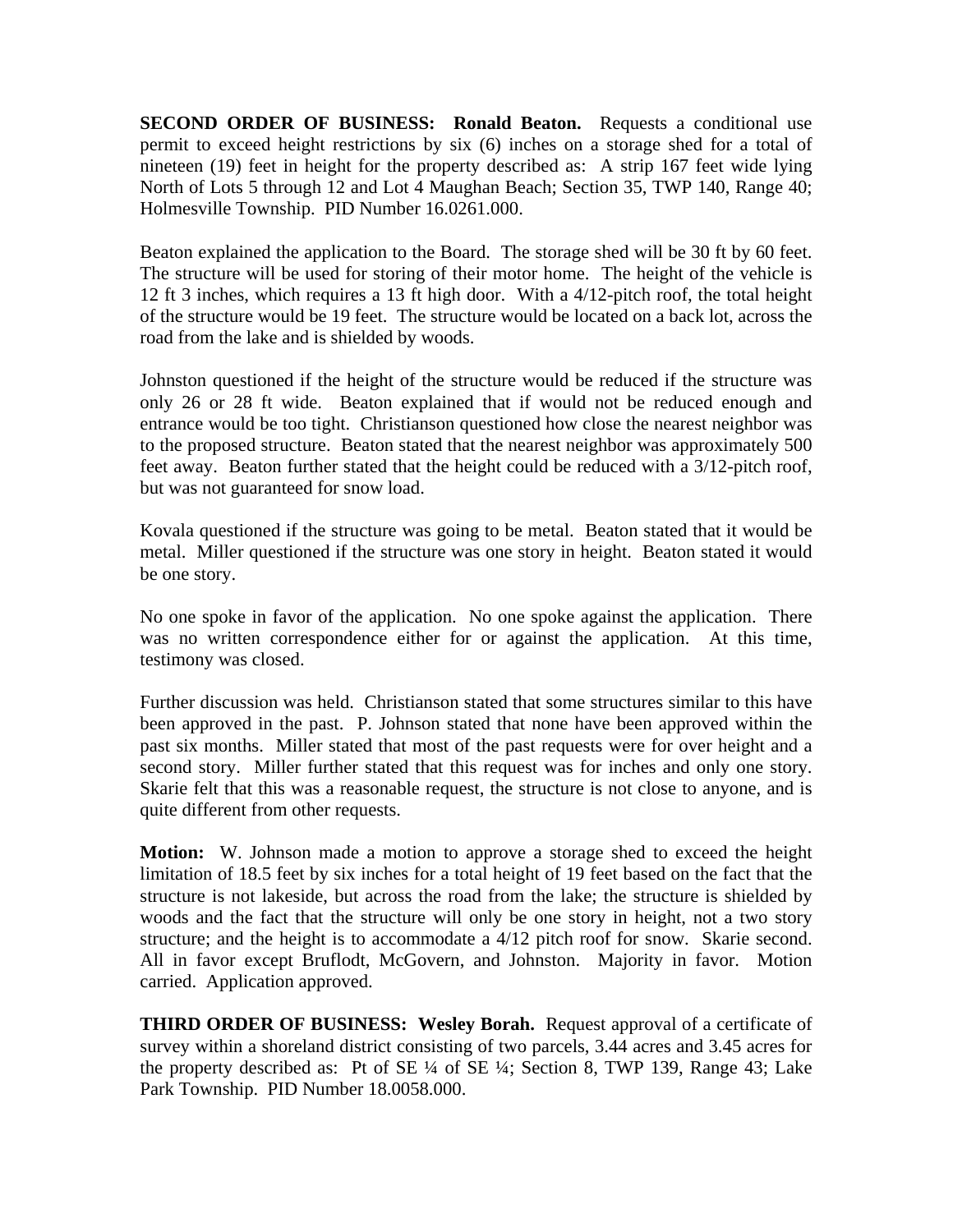Kim Borah explained the application to the Board. They would like to divide their 6.9 acres into two tracts, which each lot would be less than 5 acres in the shoreland district. Their intent is to keep one tract and sell one tract to their son.

Christianson questioned if the property abutted County Highway 1. Borah stated that the property did not abut County Highway 1, but it did abut Sand Lake Road.

No one spoke in favor of the application. Speaking in opposition to the application was Dan Bradford, who was against mobile homes being put onto the property. Written correspondence against the application was received from Dan Bradford. At this time, testimony was closed.

Christianson asked Bradford if he was against any manufactured homes. Bradford stated he was against anything that did not have skirting or a foundation. Christianson stated that the Board cannot deny any application on speculation. Knutson stated that the Board is acting on the certificate of survey, not any obligation of what type structure is placed on the property.

**Motion:** Knutson made a motion approve the certificate of survey to allow two tracts of land, one being 3.44 acres in size and the other being 3.45 acres in size based on the fact that the certificate of survey meets the criteria of the Zoning Ordinance and Subdivision Ordinance. McGovern second. All in favor. Motion carried. Certificate of Survey approved.

**FOURTH ORDER OF BUSINESS: Don Dronnen.** Requests approval of a Certificate of Survey within a shoreland district for three parcels of land, 3.33 acres, 2.51 acres, and 2.51 acres, for the property described as: Pt SE ¼ NE ¼; Section 10, TWP 139, Range 40; Erie Township. PID Number 10.0108.003.

Dronnen explained the application to the Board. He would like to split his 8 acres into three parcels, with the intent that each of his children would get a parcel. This is close to the lake, without owning lakeshore. There are no intentions of building any houses in the near future. There may be a possibility of constructing a storage shed.

No one spoke in favor of the application. No one spoke against the application. There was no written correspondence either for or against the application. At this time, testimony was closed.

Christianson questioned if Dronnen owned additional land. Dronnen stated that he owned a lake home about  $\frac{3}{4}$  mile away from this property, but no other land adjacent to this property.

**Motion:** Bruflodt made a motion to approve the certificate of survey for three parcels of land, 3.33 acres, 2.51 acres and 2.51 acres, in the shoreland district based on the fact that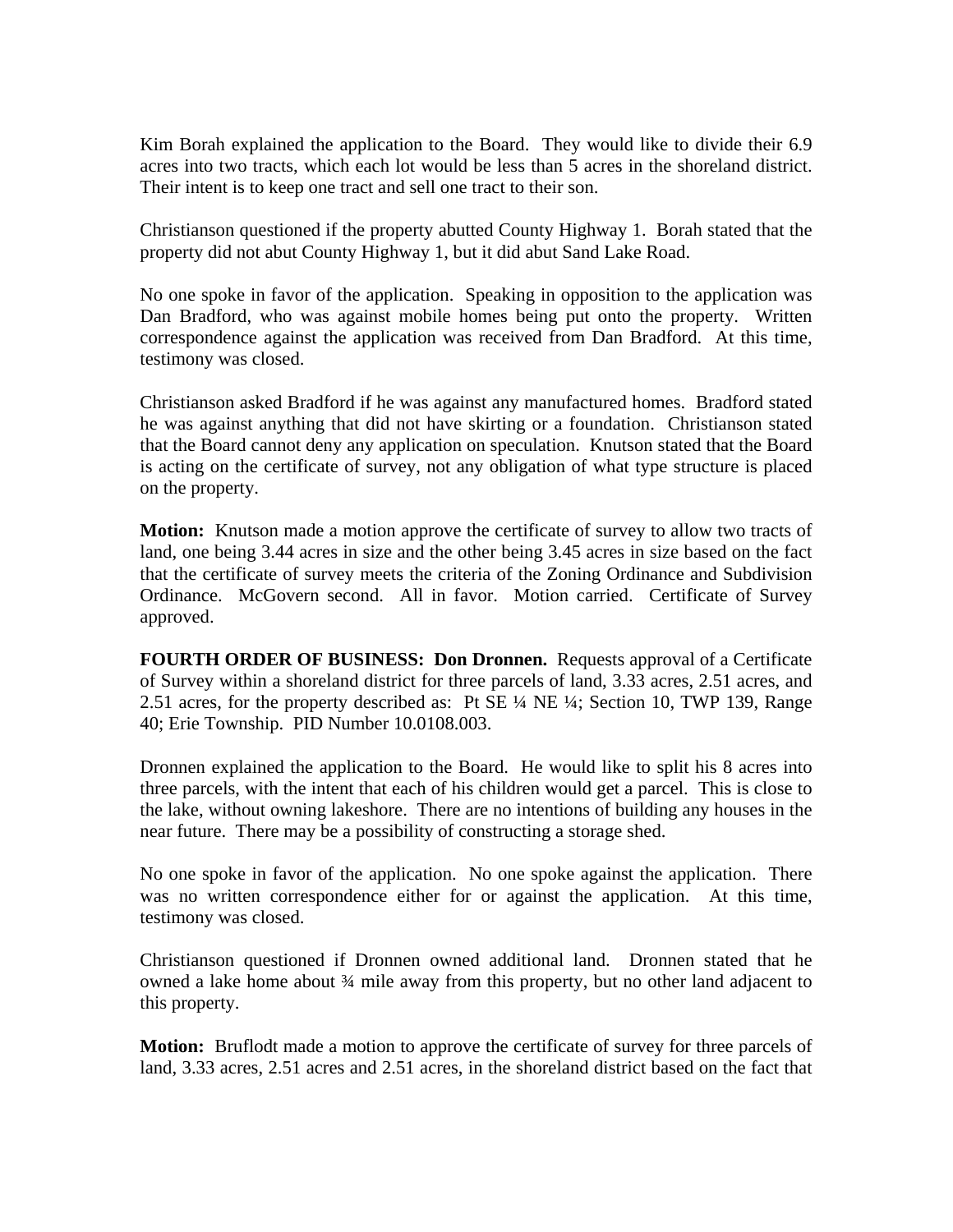the certificate of survey does meet the criteria of the Zoning Ordinance and Subdivision Ordinance. Johnston second. All in favor. Certificate of Survey approved.

**FIFTH ORDER OF BUSINESS: Bruce Fujan and Bob Webb.** Request a change of zone from agricultural to residential and approval of a certificate of survey for two tracts of land, 3.04 acres and 2.78 acres, for the property described as: Pt of Gov't Lot 2; Section 23, TWP 141, Range 36, Two Inlets Township. PID Number 34.0121.000.

Glen Howe, surveyor, explained the application to the Board. The lots are large lots, but because of the wetlands, the lots cannot meet the criteria of an agricultural lot. The change of zone is compatible with the adjacent residential subdivisions. The change of zone would be on these two lots and not the remainder of the property. A wetlands advisory statement has been placed on the survey to try to protect the wetlands.

No one spoke in favor of the application. No one spoke against the application. At this time, testimony was closed.

Further discussion was held.

**Motion:** Christianson made a motion to approve the change of zone from agricultural to residential and approve a certificate of survey for two tracts of land, one being 3.04 acres and the other being 2.78 acres in size, based on the fact that the request is compatible with the surrounding area and meets the criteria of the Zoning Ordinance and Subdivision Ordinance. Miller second. All in favor. Motion carried. Change of Zone and Certificate of Survey approved.

**SIXTH ORDER OF BUSINESS: Cormorant Inn and Suites, Kevin Karel.** Requests to amend Conditional Use Permit #480714 to upgrade from a small establishment to a medium establishment for the property described as Pt SW ¼ of NW ¼; Section 36, TWP 138, Range 43, Cormorant Township. PID Number 06.0498.001.

Carl Malmstrom, attorney, explained the application to the Board. The request is to upgrade from a small establishment to a medium establishment. This change would increase the seating above 50 people; no other aspect of the existing conditional use permit will be changed. The property is zoned commercial and would allow any type of business. Only the motel requires a conditional use permit. The existing building would not be changed; the only change would be to utilize the existing seating area.

Bruflodt questioned if there was a written business plan for the next 5 to 10 years. Karel stated that the business plan is to expand or grow the existing business. Kovala questioned if P. Johnson had requested a written plan. P. Johnson stated that she had. Karel stated that there is no written plan, just a verbal plan.

Moritz asked if the plan shows 88 seats and if the business would ever expand the seating. Karel stated that 88 seats are shown and the seating would never expand over that. Malmstrom reiterated that the seating would not be increased; just utilizing what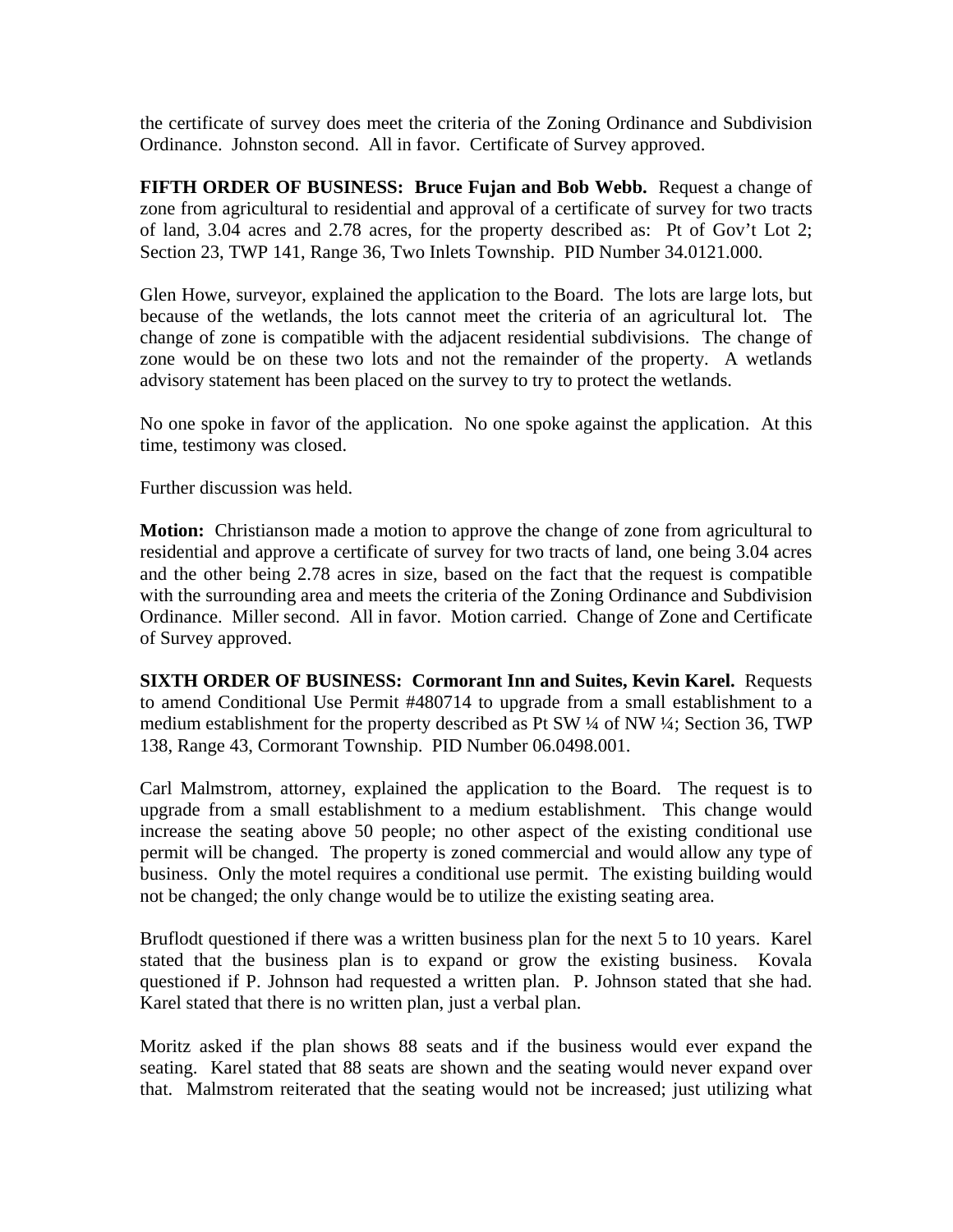was there. W. Johnson requested if the septic system was large enough and if the Department of Health had approved everything. Karel stated that the septic was large enough and was being monitored by a water meter and that the Department of Health had approved everything. Johnston questioned if a steak house could operate under a small establishment. Malmstrom stated that it could under the definition of a medium establishment as long as the seating was fewer than 50 people. W. Johnson questioned if there was enough parking. Karel stated that the asphalt parking area could accommodate 50 cars and the other parking lot could accommodate 30 to 40 cars.

Johnston questioned who gave the approval of the deli. P. Johnson stated that the County Board of Commissioners overturned the Planning Commission's recommendations and added the deli. Malmstrom stated that commercial businesses are permitted in a commercial zone; the only thing that needed a conditional use was the motel.

Christianson stated that he was part of the original Planning Commission that approved the motel. At the time that the motel was approved, the acreage that was changed to commercial was just enough for the motel and nothing else. Christianson stated that it seems that this is being approached backwards.

Moritz stated that, at the original hearing, the plan was presented stating that this motel would not be a Holiday Inn, no pool, no theme park and no restaurant. No business plan was presented for the present or the future. Moritz stated that without a complete plan, he cannot support this.

Malmstrom stated that flexibility was needed to allow a business to grab opportunities as they arose.

Kovala stated that if the request would have came in as one complete plan, the situation would have been looked at differently. Karel was asked to furnish a business plan, which he has not done.

Bruflodt stated that he could not see where the small establishment came in. The Planning Commission did not approve the small establishment. Bruflodt stated that this Board approved the deli and never had the opportunity to review the small establishment. Discussion was held regarding the Department of Health's food definitions.

No one spoke in favor of the application. Speaking in opposition to the application was Pat Kenney, representing Brian and Patricia Maloney. Kenney stated that the conditional use permit was needed for the motel and that the other uses are ancillary uses. The intent of the statute is to control commercial planned unit developments. The Planning Commission denied the deli and then the County Board approved the deli, meeting room and laundry facilities for the motel. Kenney stated that the Chairman of the County Board changed the deli to a small establishment without a public hearing, stating that it was the intent of the County Board. Kenney stated that there are procedures that need to be followed, the changes made prior are not valid; someone has to stand up and follow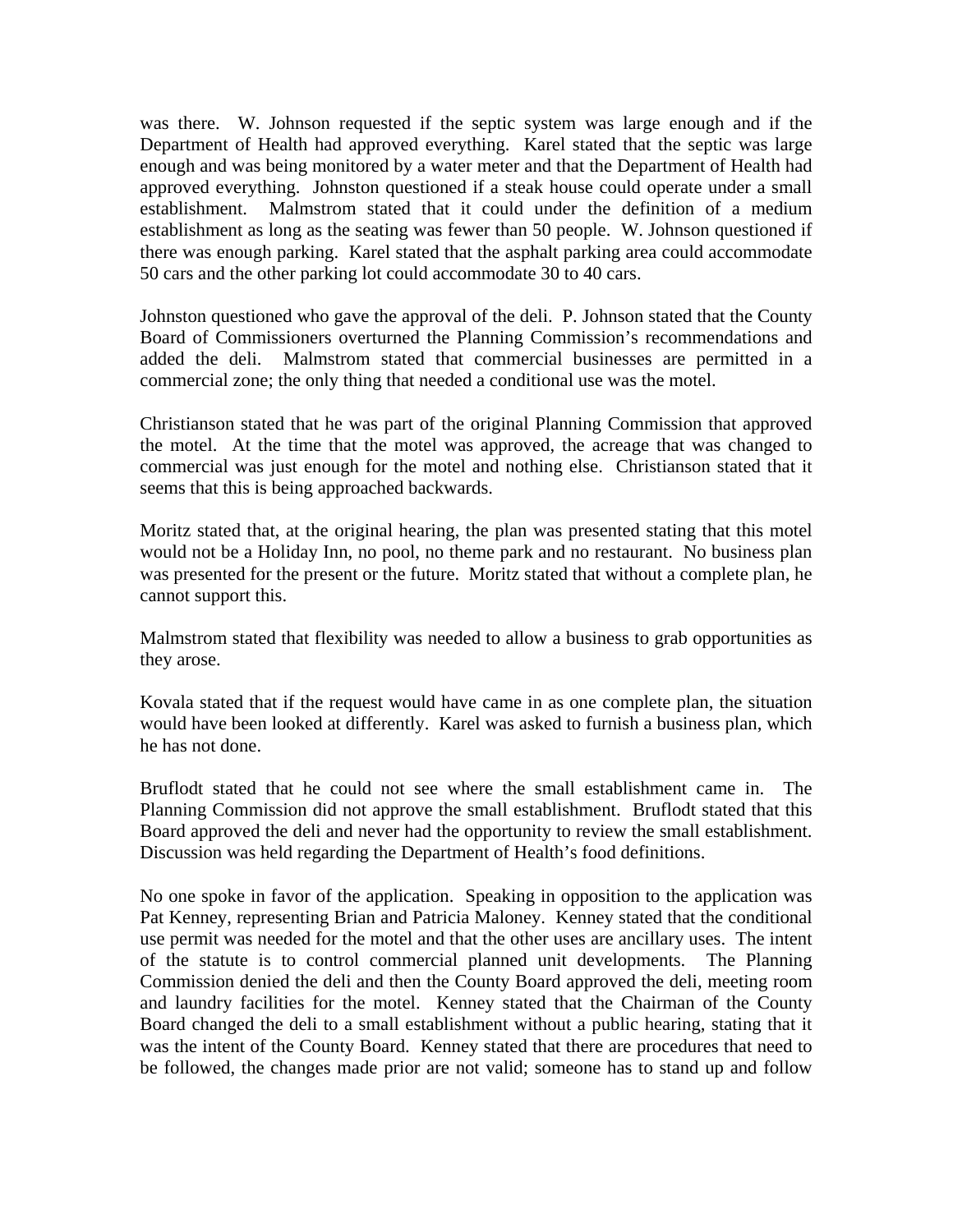the Planning Commission guidelines. Kenney recommends denial of the application and that the Planning Commission demand the County Board to rescind their former actions.

Knutson questioned Kenney as to what he expects to accomplish by this. Kenney stated that he expects that the rules should be followed. Knutson questioned if that meant that the conditional use be rescinded and granted properly. Kenney stated no, that if the plan had been properly presented at the beginning, the outcome may have changed.

Barry Nelson spoke against the application. Nelson stated that the first request was for a motel and nothing else, then he keeps coming back to add things. The motel was constructed with all this in mind. Karel even applied for a liquor license before the motel was open.

Seaberg stated that a deli, Laundromat, and meeting room were approved; but Karel wanted to serve breakfast because no one else in the area served breakfast, that is where the small establishment came in. Seaberg further stated that now a steak house is wanted, which is wrong.

There was no written correspondence either for or against the application. At this time, testimony was closed.

Christianson questioned what options the Board had. P. Johnson stated that the Board could table the application as long as there was a list of information that is needed by the Board; the application could be denied with findings or approved with findings.

Knutson questioned what the Planning Commission had approved at the last hearing and what the County Board had approved. P. Johnson stated that the Planning Commission had denied the application and that the County Board had approved a deli, Laundromat and meeting room, and then it was expanded to a small establishment.

W. Johnson felt that the Board needed guidance from the County Attorney's office. Discussion was held on what information would be needed and felt a special meeting should be held to discuss this with the County Attorney and come up with the list of information needed. This information would be put into writing and sent to both attorneys and Karel.

Malmstrom stated that his client would be willing to table the issued if the information requested would be put into writing.

**Motion:** W. Johnson made a motion to table the application until the Planning Commission could meet with the County Attorney's Office to come up with a list of information that is needed to either clear up the confusion; explain in detail what is taking place on the premise and receive a five year business plan. Skarie second.

Voting in favor of the motion were: Christianson, Seaberg, W. Johnson, Skarie and Miller.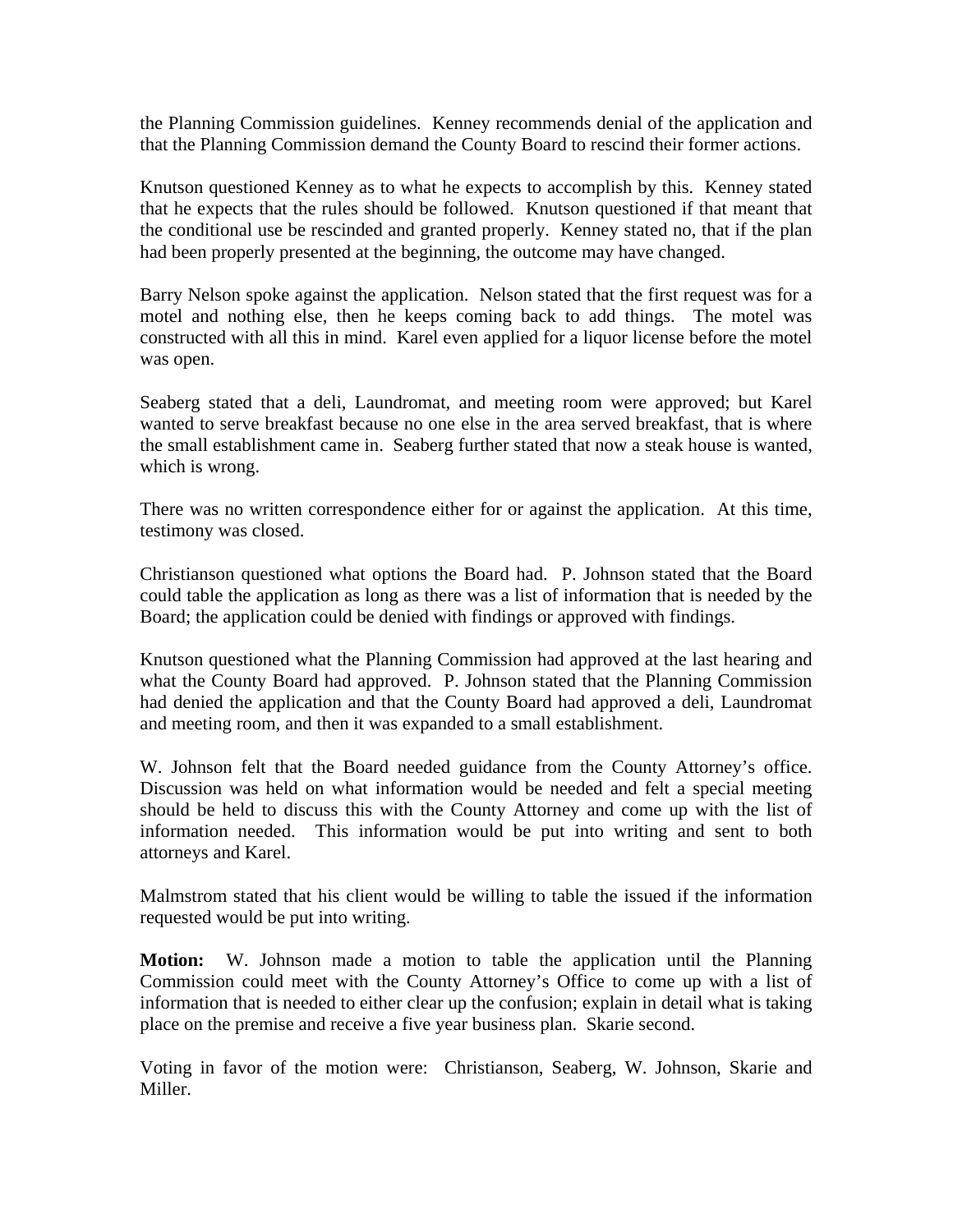Voting in opposition of the motion were: Moritz, McGovern, Johnston, Bruflodt and Knutson.

Chairman Kovala broke the tie by voting in favor of the motion. Majority in favor. Motion carried. Application tabled until further information is obtained. The information to be required will be determined at a special meeting.

**SEVENTH ORDER OF BUSINESS: Aggregate Industries.** Request a conditional use permit for sand and gravel mining for the property described as: SE ¼ in Section 31 and Pt SW ¼ NE ¼ of Section 32, TWP 138, Range 43; Cormorant Township. PID Number 06.0420.001.

Bob Bieraugel explained the application to the Board. This is an extension of the Rollag Pit and would like to expand the area of excavation. The processing would remain in the same location, just the excavation area expanded. The material would be brought across the road either by belt or by trucks, most likely by trucks. Kost Brothers owned the property. Nothing else in the operation would change. There is one discrepancy in the operations plan – the South area would be the first to be mined, from West to East. Then the North area would be mined, West to East.

Mike Rose stated that Aggregate would be crossing the road from one location to the other approximately 630 feet from the County's stop sign. This is ample distance for visibility and for their own traffic signs.

W. Johnson questioned if the topsoil would remain on site. Rose stated that it would and would be used for reclamation.

McGovern questioned the size of the buffer between the pit and the US  $F \& W$  property. Aggregate stated that an EAW has been completed and both the USF&W and the DNR had the opportunity to respond and it appeared that they did not have any concerns with the proposed plan. There is a 50 ft setback from the silt fence to the wetland.

Discussion was held regarding the roads in the area and the routes that the trucks would be traveling.

Speaking in favor of the application were Tim Fox and Dale Ringsdorf. No one spoke against the application. There was no written correspondence either for or against the application. At this time, testimony was closed.

Further discussion was held.

**Motion:** Seaberg made a motion to approve a conditional use permit to allow gravel and sand excavation as per plan submitted with the application based on the fact that this entire area is already gravel mining and the application complies with the Zoning Ordinance and is compatible with the area. Moritz second. All in favor. Motion carried. Application approved.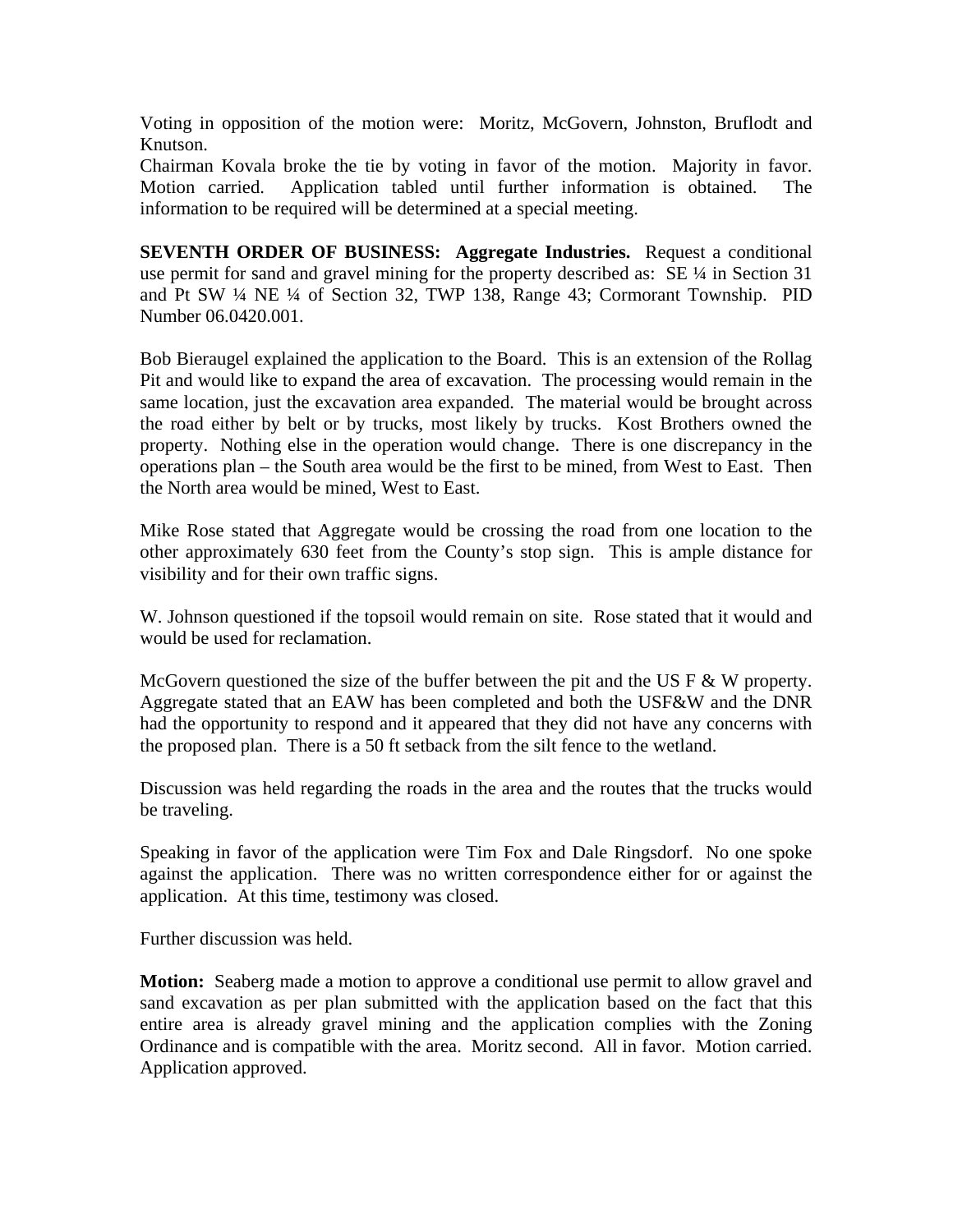**EIGHTH ORDER OF BUSINESS: Jeff Christlieb.** Request a change of zone from commercial to residential for the property described as: W 54 ft of N  $\frac{1}{2}$  of Lot 4; & S 57 ft of N 209 ft of Lot 12; Section 29, TWP 140, Range 36; Osage Township. PID Number 21.0339.000.

Christlieb explained the application to the Board. He bought the property, fixed up the house and sold the property. During the selling process, the buyer's financing found that the property was zoned commercial. The bank will not loan money for a house in a commercial zone. After further checking, Christlieb found that a blanket rezone was done for the "Village of Osage". This property has never been used for commercial and has always had a residential house on it.

Christianson questioned if this request was just for one house, because there were more houses along this stretch of highway. Christlieb stated that the request is just for his house. P. Johnson stated that it was up to the individual owners to rezone their own property. Christianson stated that there was another instance like this were several owners changed the zone. P. Johnson stated that those owners went together for the public hearing; it was not a blanket hearing. Knutson stated that the Ordinance does not allow a house in a commercial zone. Bruflodt questioned which house this application was for. Christlieb stated that it was the house closest to the Bait and Tackle. Seaberg questioned if the potential buyer is still interested. Christlieb stated that he was, in fact he is renting until this is resolved.

No one spoke in favor of the application. No one spoke against the application. There was no written correspondence either for or against the application. At this time, testimony was closed.

Further discussion was held. Johnston stated that this is another case of finding a wrongly zoned property during financing; there is no reason to deny the change when the property is obviously residential.

**Motion:** Johnston made a motion to approve the change of zone from commercial to residential based on the fact that the property has always been residential in use and is compatible with the mixture of residential and commercial uses in the area. Christianson second. All in favor. Motion carried. Change of Zone approved.

## **NINTH ORDER OF BUSINESS: Final Plat of Cotton Lake Estates, Gary Heitkamp Developer.**

P. Johnson explained that the preliminary plat was approved for 6 lots and an access lot and a change of zone from agricultural to residential in June 2002. Everything is in order and the final plat has been presented for final approval.

**Motion:** Bruflodt made a motion to approve the final plat of Cotton Lake Estates as presented based on the fact that the plat does meet the criteria of the Zoning Ordinance